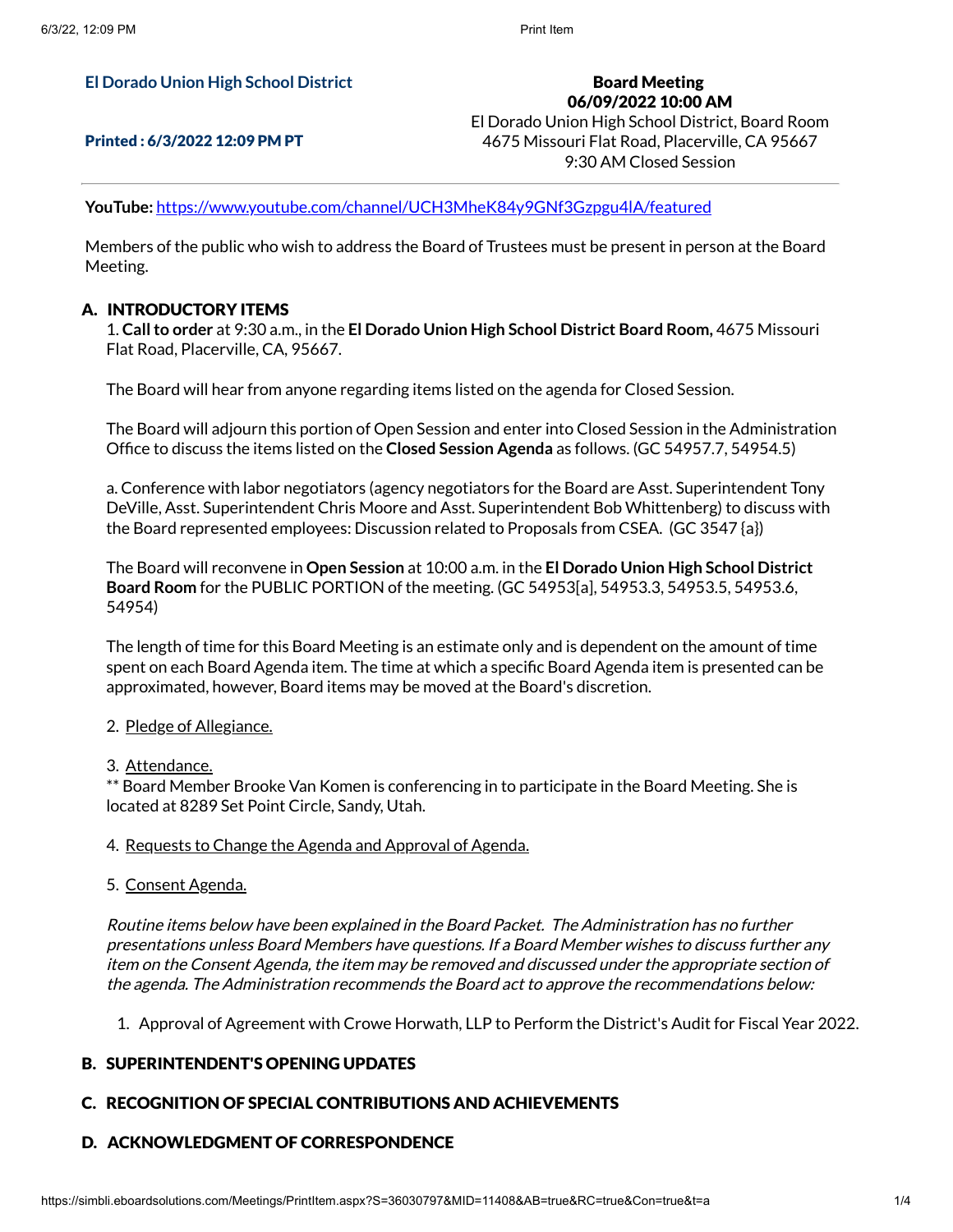Board Member(s) wishing to schedule <sup>a</sup> discussion about any correspondence are asked to inform the Board President or Superintendent so that time can be made available on this agenda or on another appropriate Board Meeting Agenda.

Correspondence addressed to the Board will be responded to by the Administration, as needed. However, if there are particular responses the Board wishes to stress, indicating those at this time would help the staff best represent those views.

## E. INVITATION TO BARGAINING UNIT PRESIDENTS/DESIGNEES AND/OR MEMBERS OF THE PUBLIC TO ADDRESS THE BOARD (GC54954.3)

This item is placed on the agenda for the purpose of providing members of the public and Bargaining Unit representatives the opportunity to address the Board on any item of business that does not appear on the formal agenda.

Visitors wishing to speak to the Board about agenda items should request recognition from the Board President during the time that item will be discussed.

The Board reserves the right to establish <sup>a</sup> time limit on these discussions or to refer them to the next regular meeting for further deliberation.

The procedures by which to address the Board are posted in the meeting.

## F. SUPERINTENDENT'S – ACTION/DISCUSSION ITEMS

## G. EDUCATIONAL SERVICES – ACTION/DISCUSSION ITEMS

1. Adoption of the El Dorado Union High School District Local Control and Accountability Plan (LCAP).

The Board shall adopt the LCAP prior to adopting the District budget, but at the same public meeting. This meeting shall be held after the public hearing, but not on the same day as the hearing. The public hearing was held on June 7, 2022. Updates to the LCAP based on feedback from the public hearing on June 7, 2022 shall be identified prior to the Board taking action.

The Administration recommends that the Board of Trustees adopt the El Dorado Union High School District LCAP 2022-2023.

2. Adoption of the Pacific Crest Academy Local Control and Accountability Plan (LCAP).

The Board shall adopt the LCAP prior to adopting the District budget, but at the same public meeting. This meeting shall be held after the public hearing, but not on the same day as the hearing. The public hearing was held on June 7, 2022. Updates to the Pacific Crest Academy LCAP based on feedback from the public hearing on June 7, 2022 shall be identified prior to the Board taking action.

The Administration recommends that the Board of Trustees adopt the Pacific Crest Academy LCAP 2022-2023.

# H. BUSINESS SERVICES – ACTION/DISCUSSION ITEMS

1. Adoption of the 2022-23 Proposed Budget.

Education Code § 42127(a)(2) requires that school districts adopt an annual budget no later than July 1 of each year. Education Code § 42127(e) requires school districts revise their adopted budget no later than September 8th of each year to reflect changes in projected income or expenditures that become known after the annual budget is adopted. No later than 45 days after the Governor signs the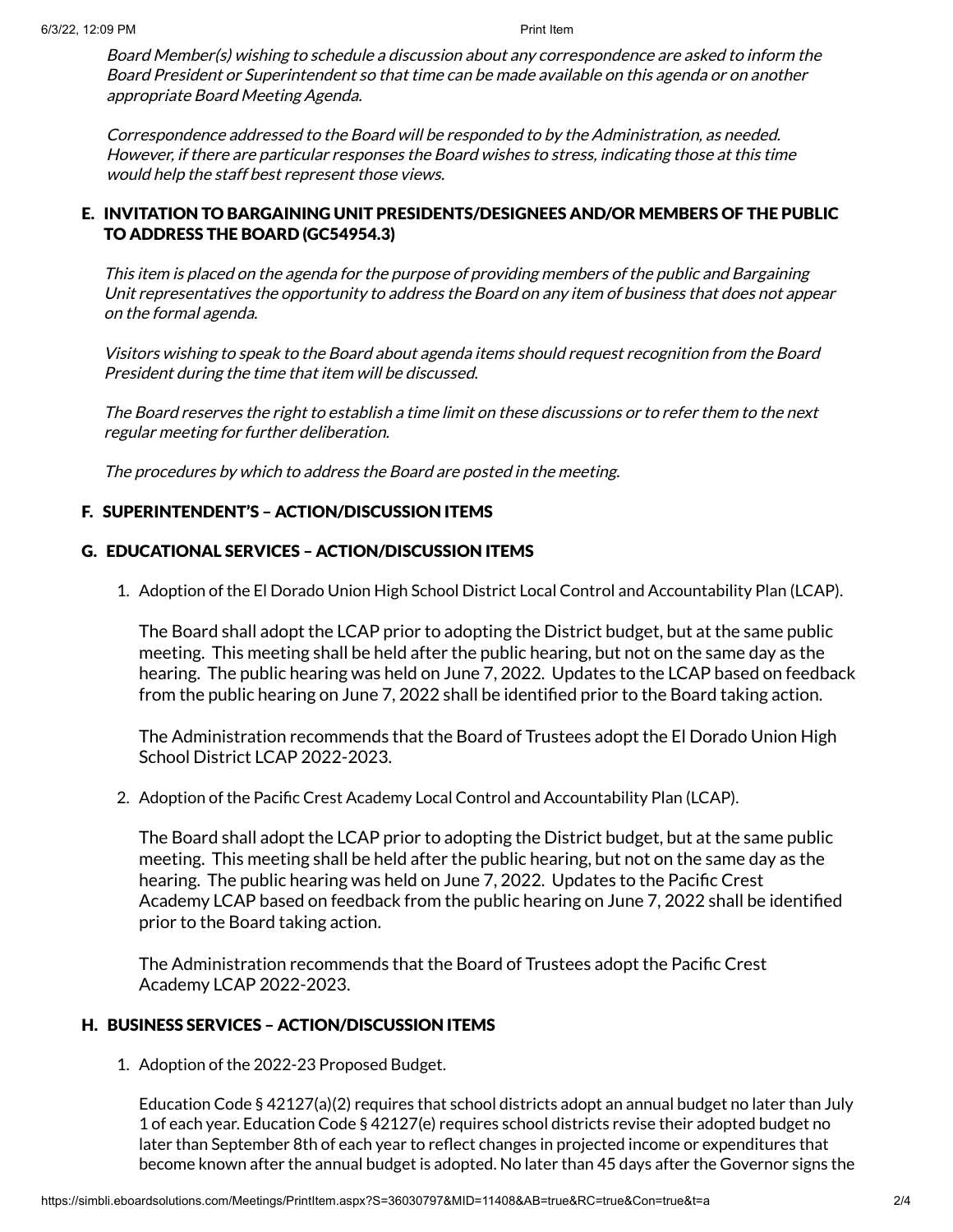annual Budget Act, Education Code § 42124(l)(4) requires school districts to make budgetary changes necessary to reflect new information included in the State budget. As a result of these requirements, staff will be closely monitoring developments in Sacramento as well as revising the District's budget projections over the summer and hopefully will bring a revised budget to the Board no later than the first Board Meeting in September.

On June 7, 2022, the Board of Trustees reviewed the 2022-23 Proposed Budget, and held a public hearing to receive and consider any comments regarding the proposed budget.

We anticipate the Legislature will approve the 2022-23 State Budget by June 30, 2022. The budget compromise maintained the framework presented in the Governor's May Revise with some changes. The Governor has until June 30th to sign the budget.

Important note: At the time of this writing, the detail necessary to quantify the impact of the approved state budget on the District's budget remains somewhat unknown. Therefore, there are no changes or updates that have been made to the proposed budget presented at the June 7, 2022 Board Meeting. All additional adjustments will be made within 45 days of the Governor's action to approve the state budget.

The Administration recommends that the Board of Trustees approve and adopt the El Dorado Union High School District 2022-23 Proposed Budget.

# I. STUDENT SERVICES AND INNOVATION – ACTION/DISCUSSION ITEMS

# J. HUMAN RESOURCES – ACTION/DISCUSSION ITEMS

# K. OTHER – ACTION/DISCUSSION ITEMS

1. Second Reading of Board Exhibit 9270 - Conflict of Interest Code of the El Dorado Union High School District.

Government Code 87306.5 (b) requires that all local agencies review their Conflict of Interest Code by July 1 and submit a written statement to that effect to the code reviewing body (Board of Supervisors) no later than October 1 of each even-numbered year.

On June 7, 2022, the Board conducted a first reading of the following Board Exhibit:

Exhibit 9270 - Conflict of Interest Code of the El Dorado Union High School District

The Administration recommends that the Board of Trustees conduct a second reading of the above noted Board Exhibit and approve it.

# L. ANNOUNCEMENTS BY BOARD AND CABINET, IF NEEDED

Announcements and topics of interest reported by Board Members/Cabinet and timeline of items for future Board Meetings, including legislative updates, work of the County Board of Education, etc. This item appears on each Board Agenda to allow Board Members and Cabinet the opportunity to discuss topics of concern that are not specifically on the agenda. The following guidelines for these discussions are advised:

**a.** The amount of time scheduled for this agenda item should not exceed 15 minutes.

**b.** Concerns related to negotiations, confidential personnel items, and topics involving possible litigation should not be discussed under this agenda item.

**c.** Concerns brought forth cannot be acted upon formally at this time. The staff may be requested to place topics on an agenda for future Board Meetings. Research about Board interests or concerns will be done only by majority vote of the Board.

## M. CLOSED SESSION (if needed)